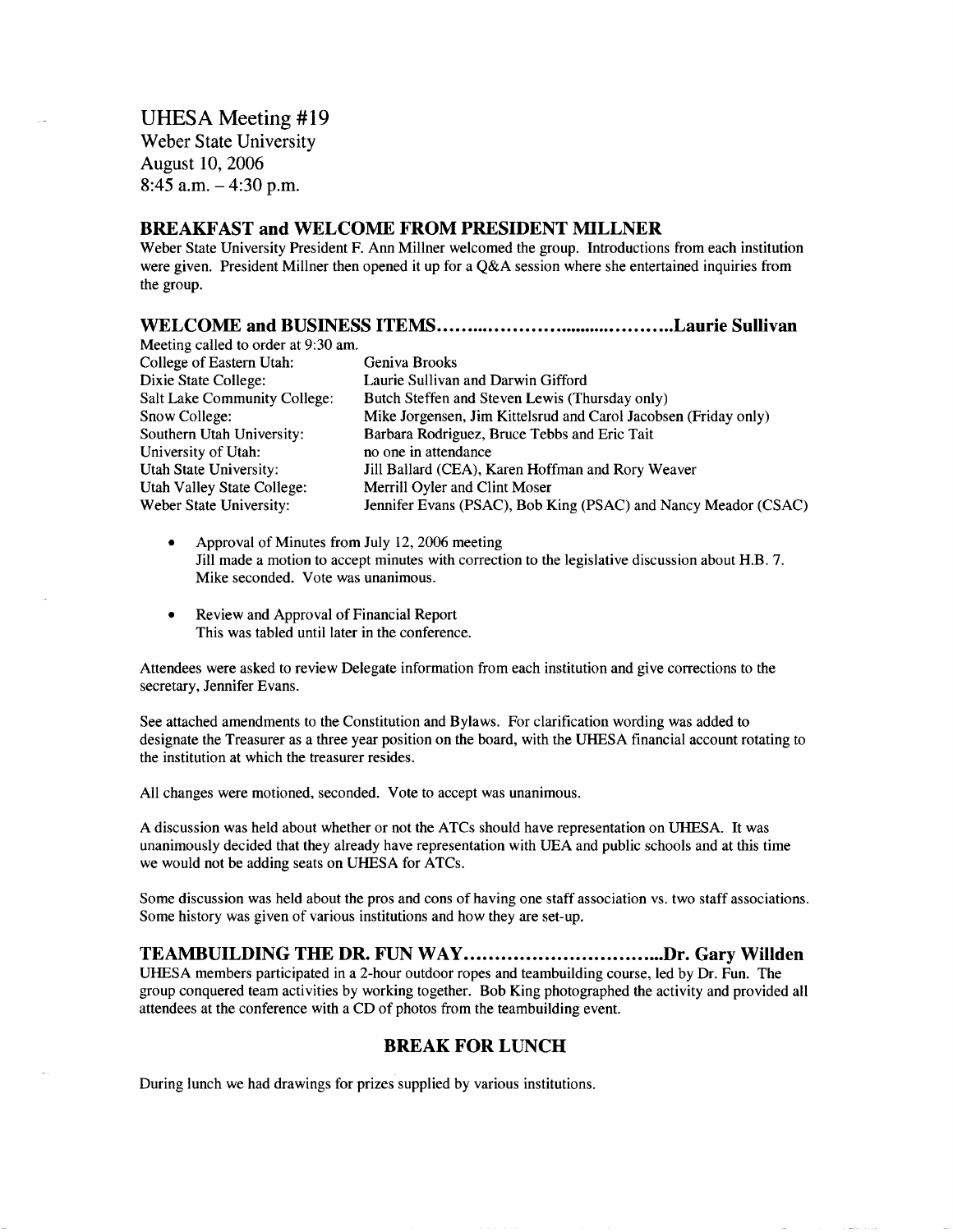Reconvened at 1:30.......Legislative guest Dirk Anderson joined us for lunch.

# **UHESA LEGISLATIVE COMMITTEE Butch Steffen**

Butch handed out the UHESA Legislative Sub-Committee annual report for 2005-06 which included:

- Detail of participation in legislative activities
- Copy of the Governor's Action on Bills for the  $56<sup>th</sup>$  Legislative Session
- Higher Education Plan for Utah by Jon Huntsman, Jr.
- Copy of H.B. 7, the Repeal of Exemption From Nonresident Tuition, sponsored by Glenn Donnelson
- Copy of H.B. 82, Education Information Technology Systems, sponsored by Kory Holdaway

#### Butch introduced our guest speaker:

Mr. Dirk Anderson - Higher Ed Policy and Budget Analyst, Governor's Office of Planning and Budget. Mr. Anderson gave a handout including an organization chart for the GOPB and a graphic representation of how the budget process works for general and higher education in the State of Utah. Some points of interest from his presentation include:

- UHESA represents 20-25,000 staff. The process of how salary ## are distributed was covered, including faculty retention monies affecting staff salaries.
- What we've learned is that there's not enough money for Higher Ed. Mr. Anderson is an advocate for Higher Ed - he meets with school Presidents to understand their needs. They show him their priorities, and proposals, which he likes to contain no logical holes.
- The Governor's priorities right now, based on information shared at a cabinet budget retreat included how higher education affects the economic impact of the state - it's economic development. Math and Science education are big - we need more teachers in these areas.
- Christine Curl is the Governor's advisor on education and has a mostly public education background.
- The funding system in the State of Utah for Higher Ed is more political than process.
- In most cases, to get our UHESA priorities realized, we need to kick, scream and yell, then say please. UHESA should seek our priorities, in this order:
	- o First talk to the President of your institution
	- o Second, speak with legislators and/or legislative leadership for those areas that don't have a lot of pull in the legislature,
	- o Approach Dirk Anderson with priorities
	- o Approach Spencer Pratt, Legislative Fiscal Analyst
- We should attend all Board of Regents meetings. As a group we feel the BOR needs to kick and scream more in our behalf.
- We should attend Higher Ed Appropriations Committee Meetings
- There is a State surplus of over \$300 million this year, however, there is an appropriations or spending limit. State Statue has set that expenditures year over year can only grow by a certain %. Income growth is not included in that, but it could be added back into the statue. We should check into the state code if one of UHESA's priorities is to get income growth included. Or, as part of the spending limit, we could push to get higher ed taken out. We could approach Spencer Pratt on this matter.
- Anyone wishing to contact Mr. Dirk Anderson can do so at dirkanderson@utah.gov or dirkanderson@gmail.com

Senator Greg Bell was scheduled to appear, but due to a mix-up in his schedule he came to WSU a day early for the conference and was unable to come back the next day.

## **FINANCIAL REPORT Barbara Rodriguez**

Barbara shared UHESA's financial with the group. A beginning fund balance transfer budget was shared, showing invoices, expenses and revenues for the previous year. Ending fund balance as of August 2006 is \$1,968.92. 18 individuals attended the Annual Conference and all monies have been sent to WSU to cover registration fees. UHESA dues, in various amounts, are still owed by Dixie, SLCC, UofU, UVSC and WSU.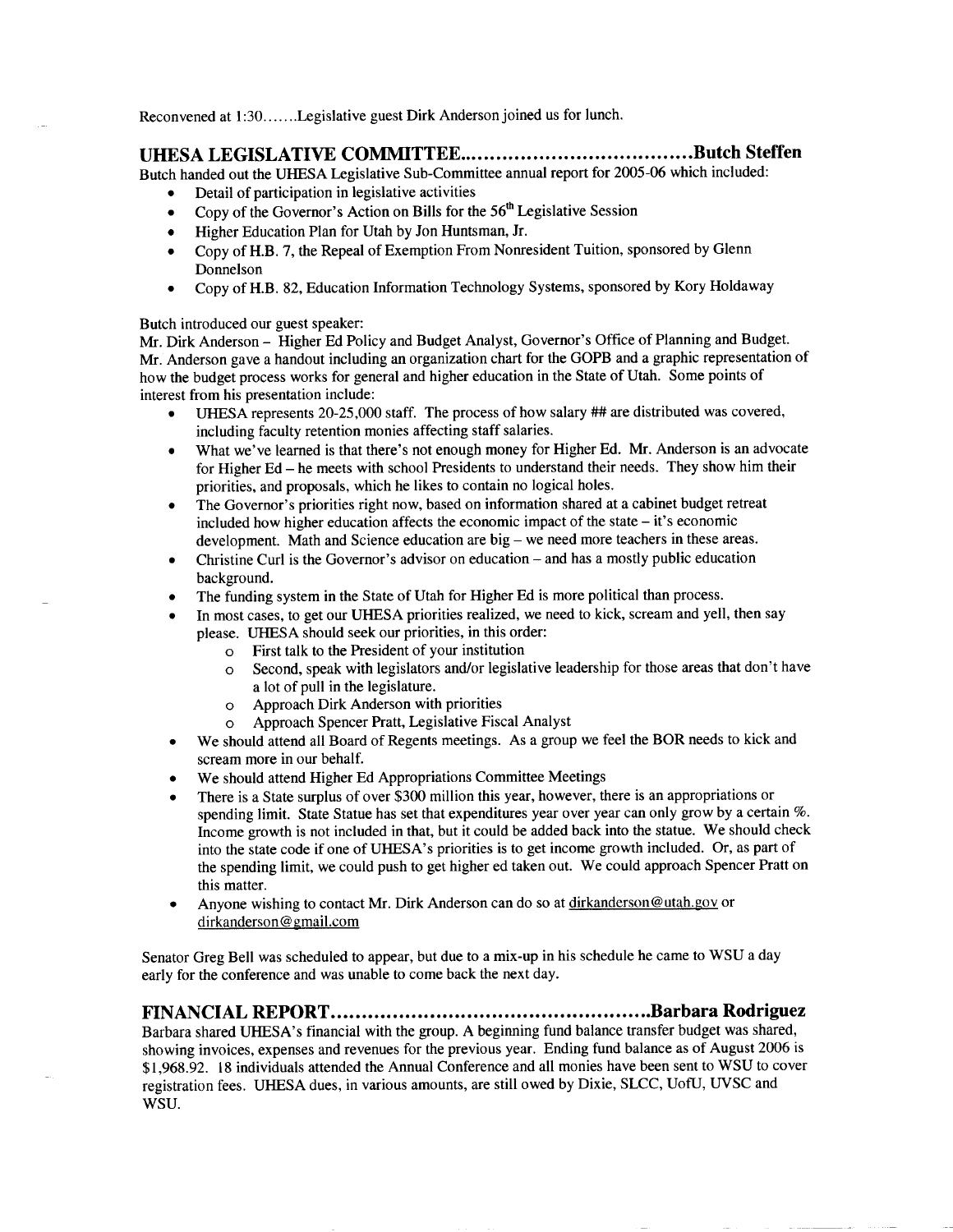Jennifer motioned to accept the financial statements and Geniva seconded. It was unanimously approved.

# **ELECTIONS Jennifer Evans and Laurie Sullivan**

Nominees for President-Elect: Jennifer Evans, Bruce Tebbs, and Clint Moser

Nominees for Secretary: Jill Ballard and Gevina Brooks.

No Nominees or Election for Treasurer: Barbara Rodriguez is fulfilling a three year term.

Motion to close nominations was made and seconded. Vote was unanimous.

Each nominee was asked if they would be willing to serve.

Ballots were distributed. Barbara and Laurie counted ballots. Results are: President-Elect: Jennifer Evans, WSU Secretary: Jill Ballard, USU

#### **PUBLIC RELATIONS SUBCOMMITTEE Jennifer Evans**

Jennifer mentioned the need to recommit our PR and Web Sub-Committee for the coming year. It was mentioned that during the previous year, Teresa McKnight from USU, the chair of the sub-committee, resigned of her duties.

A motion was made to nominate a new chair of the sub-committee. Nancy Meador, of WSU, was nominated and unanimously voted upon to be the new chair of the PR/Marketing sub-committee. Geniva Brooks was nominated and unanimously voted upon to be the co-chair. Jennifer Evans will contact Teresa McKnight to introduce Nancy and get things rolling. We'd like to update the officers on the website, post new photos of all staff association president's (with bios), update last years minutes, etc.

Current year officers need to send a short bio to Nancy Meador to be included on the website.

Meeting adjourned at 4:30 pm and will reconvene on August 11 at 8:30 am.

Dinner BBQ and Outdoor games will be held at the Community Center in University Village at 6:30 p.m.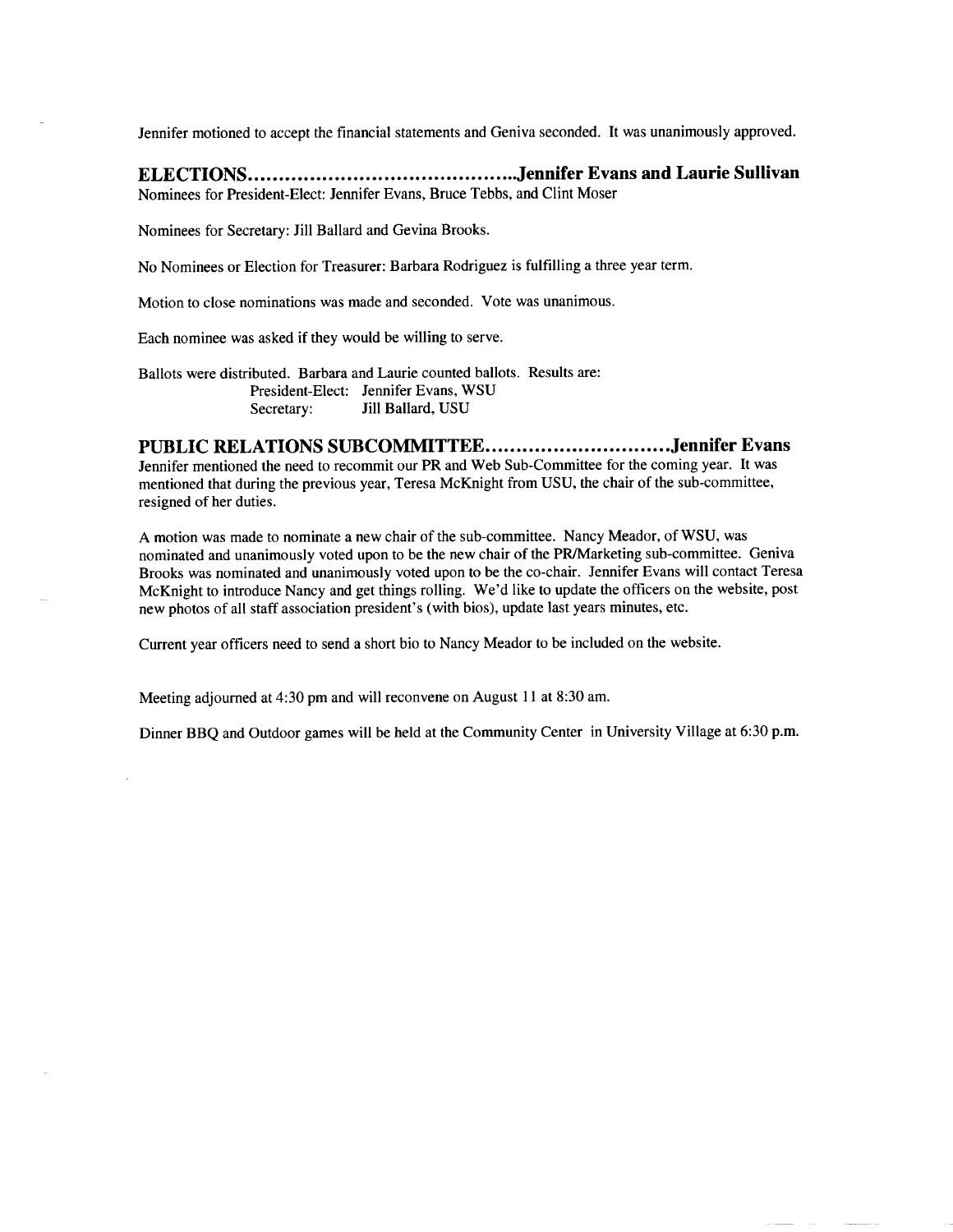UHESA Meeting #19 (continued  $-$  Day 2) Weber State University August 11, 2006  $8:30$  a.m.  $-1:30$  p.m.

**BREAKFAST and BUSINESS ITEMS Laurie Sullivan** Meeting called to order at 8:30 am. Bob King introduced speaker Dr. Chatelain.

## **POSITIVE ENERGY Dr. Randy Chatelain**

Dr. Randy Chatelain, from the department of Child and Family Studies, gave a presentation on positive energy. He spoke about a new religion he has converted to. You may have heard of the prophet, his name is Plato. There is only one scripture "Life Must be Lived as Play. -Plato" Points from his talk included:

- The Universe is made of protons, neutrons and electrons.
- Positive Energy is  $a +1$ ,  $+3$ ,  $+5$  above 0, whereas negative energy is  $a -1$ ,  $-3$ ,  $-5$  below 0.
- The greatest power in life is the power to choose. Life is a choice!
- You are always in a state of energy. You have the power to choose which kind of energy.
- My head isn't always my best friend.
- Happiness isn't at the end of the road, it's along the path.
- I can out happy their attempts to be miserable. You don't have to be in a negative unit even if other are.
- Each day represents 60 units of 15 minutes each (awake time). Each unit is a choice. Charge yourself with positive energy. Live in the now - the moment of choice. Don't go back an live in past units and don't spend all your time thinking about future units.
- Mountain Biking Metaphor about drive and direction.
- "Only happy people on the boat." If you are having a bad day then we let you off on the beach. And we may or may not be back for you.
- The present is your gift  $-\text{don't step in dog poop from the past and stink up the now. Live in the$ current unit.
- If I can be happy now, then I'll be happy in 5 years no matter where I am.
- We spend way too much time on doubt and fear.
- "Comparing is the cancer to happiness."
- I am Responsible for the energy I bring to the situation and/or the relationship

**UHESA'S FUTURE Mike Jorgensen**

Election results were announced. Mike led the group in developing a meeting schedule for the 2006-07 school year. Laurie will set up the UEN conference calls for the year.

- 2006-2007 Meeting Schedule was developed as follows:
	- $\circ$  Monthly conference call meetings on the second Wednesday of each month from 1:00 2:00 p.m. (Excluding November, February, May and August)
		- September  $15^{th}$  1:00 2:00 pm
		- October  $11^{th}$  1:00 2:00 pm
		- November  $17<sup>th</sup> 10:00$  am  $2:00$  p.m. at Dixie (possibly Pine Valley Cabin)
		- December  $13^{th}$  1:00 2:00 p.m.
		- January  $10^{th}$  1:00 2:00 pm
		- February  $6<sup>th</sup> 9:00$  a.m.  $-1:00$  p.m. at Capital UHESA Day at Legislature
		- March  $14^{th}$  1:00 2:00 pm
		- April  $11^{th}$  1:00 2:00 pm
		- $-$  May 16<sup>th</sup> 10:00 a.m.  $-2:00$  p.m. at UVSC
		- June  $13^{th}$  1:00 2:00 pm
		- July  $11^{th}$  1:00 2:00 p.m.
		- August  $9-10^{th}$  2-day annual conference at USU (possibly Bear Lake)